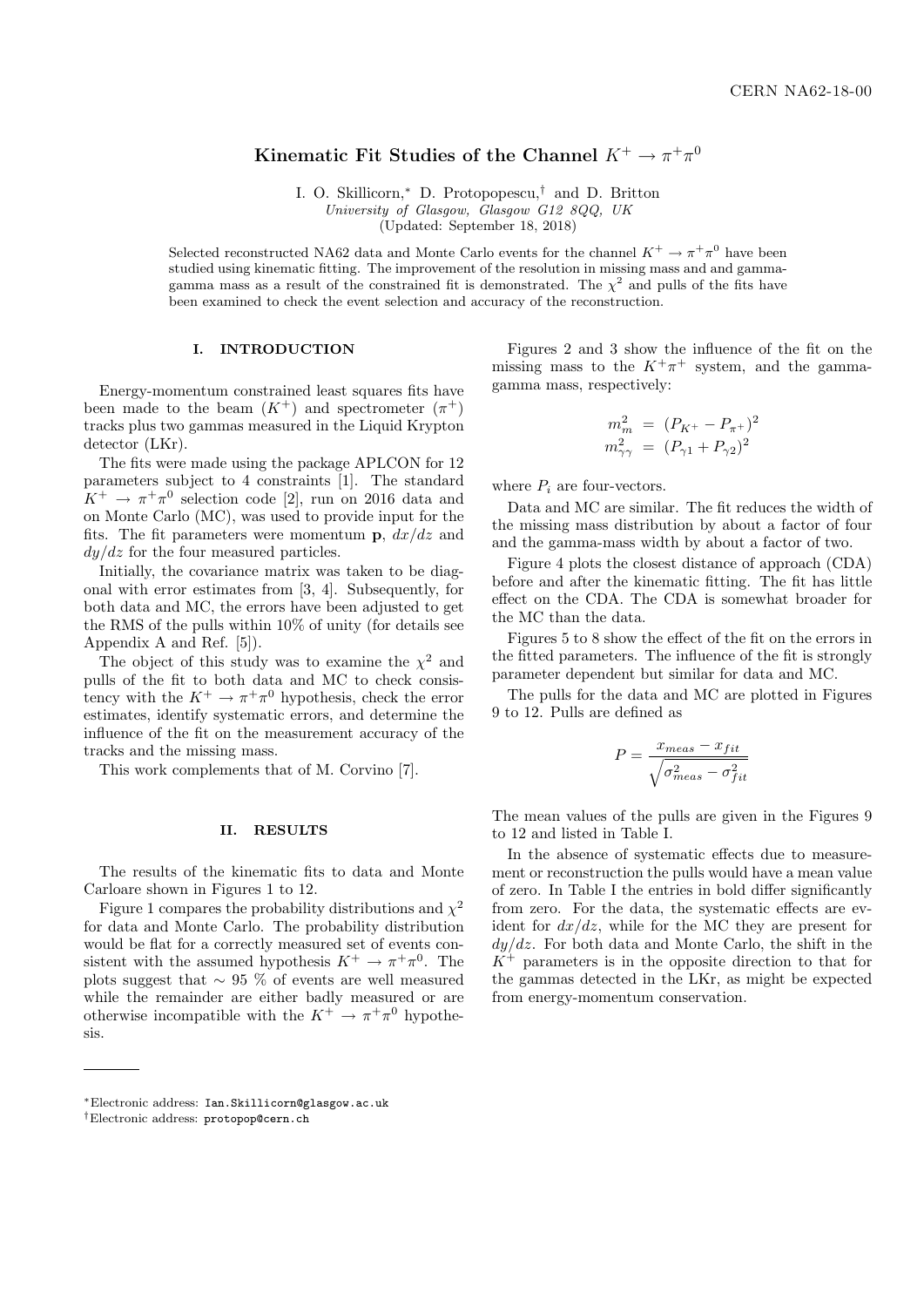| Fit parameter |       | Mean pull |          |
|---------------|-------|-----------|----------|
|               |       | Data.     | МC       |
| $\pi^+$       | P     | $-0.175$  | 0.025    |
|               | dx/dz | $-0.204$  | $-0.045$ |
|               | dy/dz | 0.099     | 0.089    |
| $K^+$         | P     | 0.200     | $-0.054$ |
|               | dx/dz | 0.543     | $-0.147$ |
|               | dy/dz | $-0.135$  | $-0.395$ |
| $\gamma_1$    | P     | 0.001     | $-0.128$ |
|               | dx/dz | $-0.586$  | 0.216    |
|               | dy/dz | 0.152     | 0.470    |
| $\gamma_2$    | P     | $-0.050$  | 0.039    |
|               | dx/dz | $-0.526$  | 0.203    |
|               | dy/dz | 0.152     | 0.405    |

TABLE I: Mean pull values. Note that the entries in bold differ significantly from zero.

#### III. SUMMARY

Events from the channel  $K^+ \rightarrow \pi^+ \pi^0$  have been selected from NA62 2016 data and MC using the KaonEventAnalysis.cc analysis code. The selected events have been fitted to  $K^+ \to \pi^+ \pi^0$  using the least squares fitting program APLCON. The four-constraint fit was made to the twelve parameters (momentum and two track slopes for each particle) describing the  $K^+$ ,  $\pi^+$ and the two  $\gamma$  from the  $\pi^0$  decay. In this analysis the input measurement error matrix has been taken to be diagonal, i.e. we have assumed that there are no correlations between the input variables ( the fitted output variables are, of course, strongly correlated).

After error correction, ∼95% of data and MC events give a four-constraint fit with the flat probability distribution expected for events consistent with the channel  $K^+ \to \pi^+ \pi^0$ .

The fit probability distribution has a peak at low probability that implies that ∼5% of the selected events are incompatible with the assumed  $K^+ \to \pi^+ \pi^0$  hypothesis. For the MC events, the pulls suggest that these low probability events result from mis-measurement of the gammas in the LKr.

The pulls for the tracks give indications of systematic

errors in reconstruction of about half a standard deviation. These are in the beam and gamma  $dx/dz$  slopes for data, and the beam and gamma  $dy/dx$  slopes for MC.

# IV. APPENDIX A

Figures 13 to 15 show the fit probability distribution and pulls for the 4-constraint fits using errors from [3, 4] i.e. prior to correcting the input measurement errors to obtain the results shown in Figures 1 to 12.

Figure 13 shows a non-uniform probability distribution with a peak at low probabilities that demonstrates that the input errors are, in general, underestimated. The degree of undestimation is shown by the RMS of the pulls; for example, the pull for the track momentum suggests that the errors for this variable should be increased by a factor 1.515 (see Figure 14). In practice, due to correlations between the fitted variables, it was found neccesary to iterate the error correction to get unit-width pulls.

## V. APPENDIX B

To illustrate the usefulness of a one-constraint fit we show in this Appendix the p-distributions for several time measurements: for these variables a departure from a flat p-distribution corresponds to a non-Gaussian time distribution.

Here, Kmu2 events have been selected and the time distributions  $t_{GKT} - t_{KTAG}$ ,  $t_{STRAW} - t_{KTAG}$ ,  $t_{RICH}$  –  $t_{KTAG}$  and  $t_{CHOD}-t_{KTAG}$  have been plotted as p-values from a  $\chi^2$  for 1 degree of freedom.

Figures 16 and 17 show the distributions for these p-values. With the exception of the  $t_{CHOD} - t_{KTAG}$ (Fig.17b), the distributions are approximately flat, which is consistent with Gaussian time distributions. This suggests a problem with the CHOD timing. More details can be found in [6].

This time information could be added into the  $\chi^2$ and/or the constraints in the kinematic fit to enhance the hypothesis identification.

- [1] V. Blobel, Constrained Least Squares, see documentation at http://www.desy.de/∼blobel/wwwcondl.html. A C++ wrapper written by A.Neiser is available at https://github.com/neiser/APLCON .
- [2] G. Ruggiero, KaonEventAnalysis analysis code, part of the NA62FW software package, (retrieved May 2018), see https://gitlab.cern.ch/NA62FW
- [3] P. d'Argent et al., arXiv:1703.08505, JHEP 1705 (2017) 143
- [4] V. Fanti et al., NIM A 574 (2007) 433
- [5] I. O. Skillicorn, details online at http://www.ppe.gla.ac.uk/∼skilli/na62pifit4.html [6] I. O. Skillicorn, details online at
- http://www.ppe.gla.ac.uk/∼skilli/na62mutime.html [7] M. Corvino, KinFit description online at

http://indico.cern.ch/event/664737/contributions/ 2715027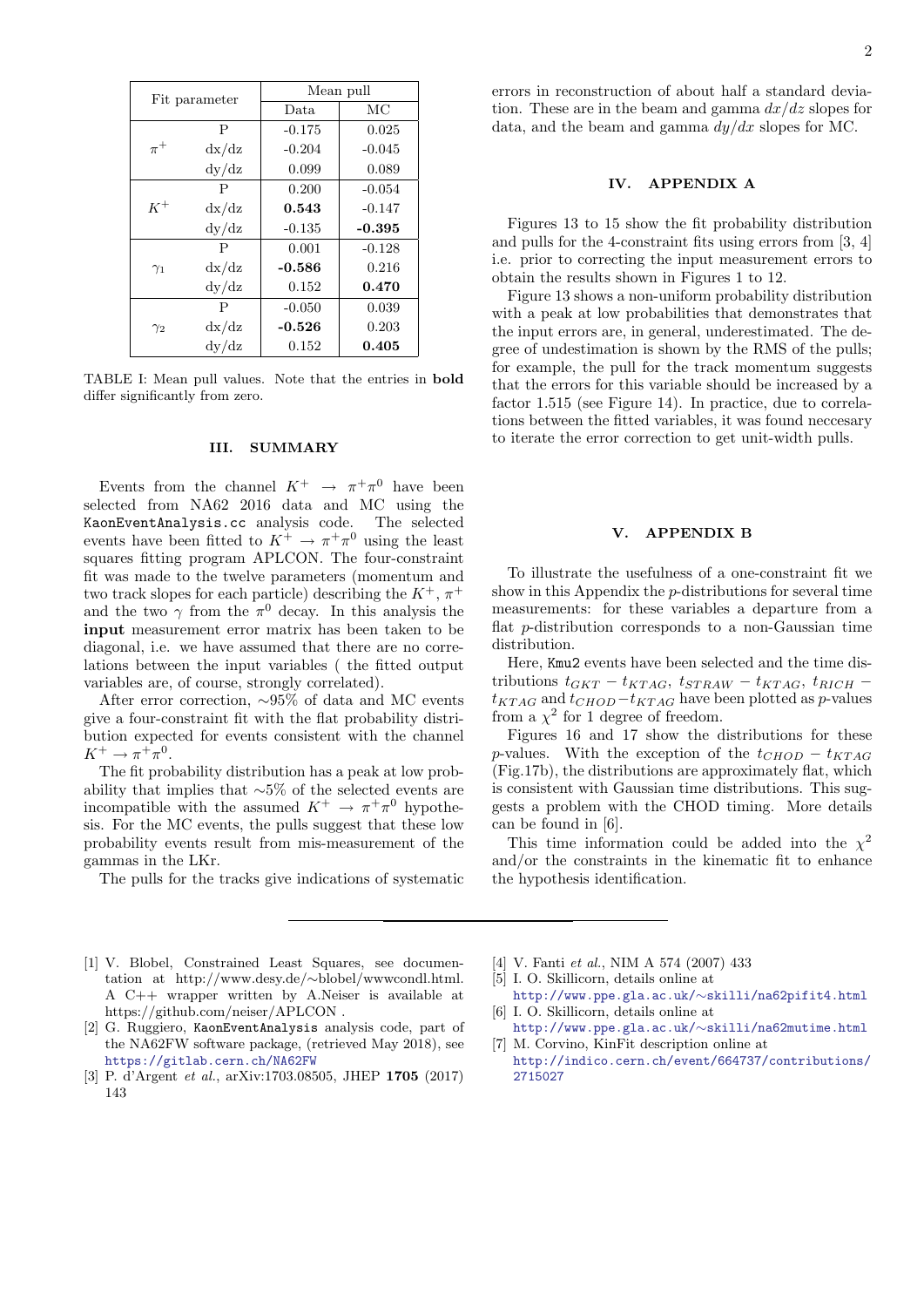

Least squares fit, Kpi2 decay, 4C fit DATA MC

FIG. 1: Probability and  $\chi^2$  distributions for data (left column) and MC (right column).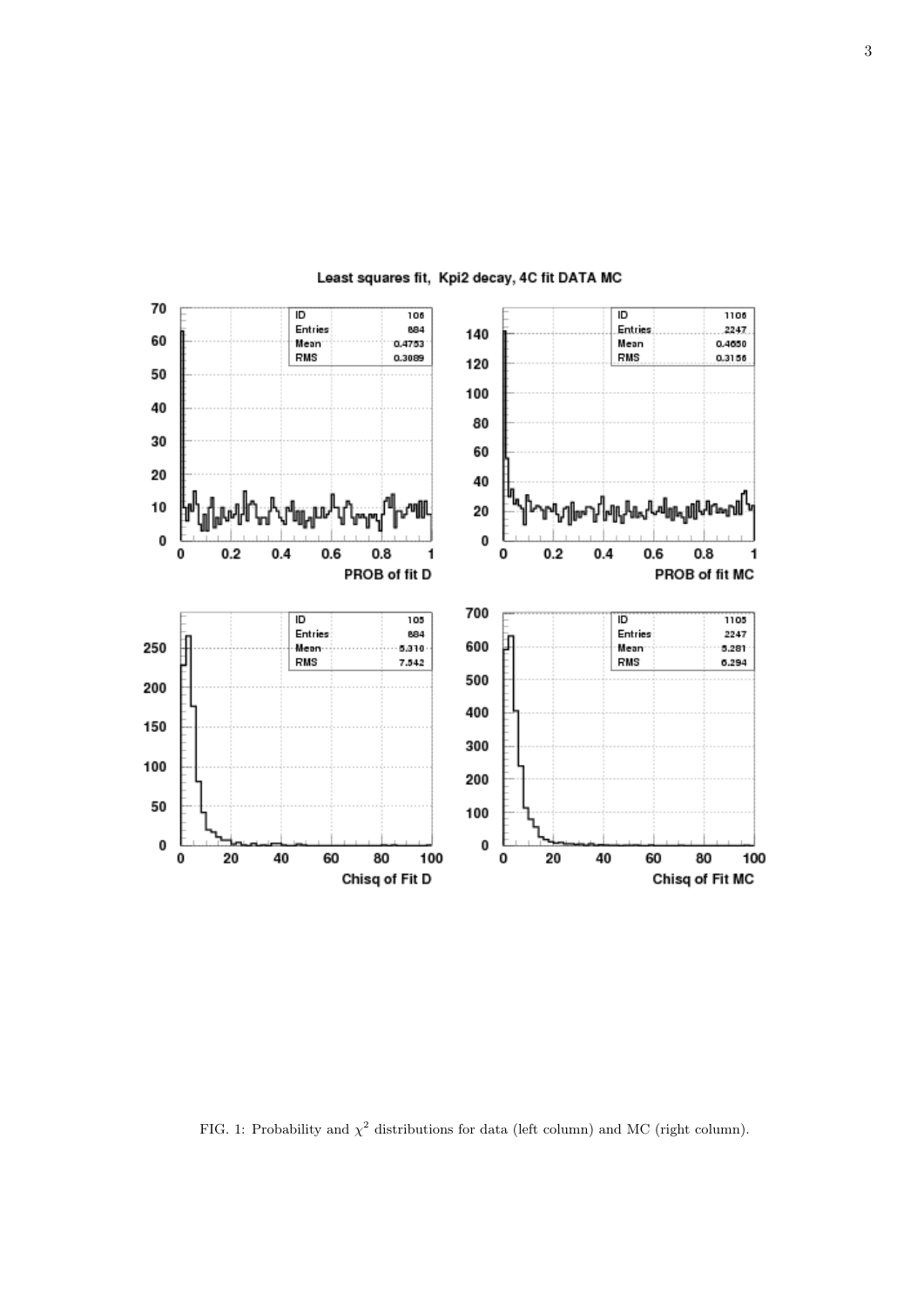

Least squares fit, Kpi2 decay, 4C fit DATA MC

FIG. 2: Missing mass squared distributions before (top row) and after (bottom row) kinematic fitting for data (left column) and Monte Carlo (right column).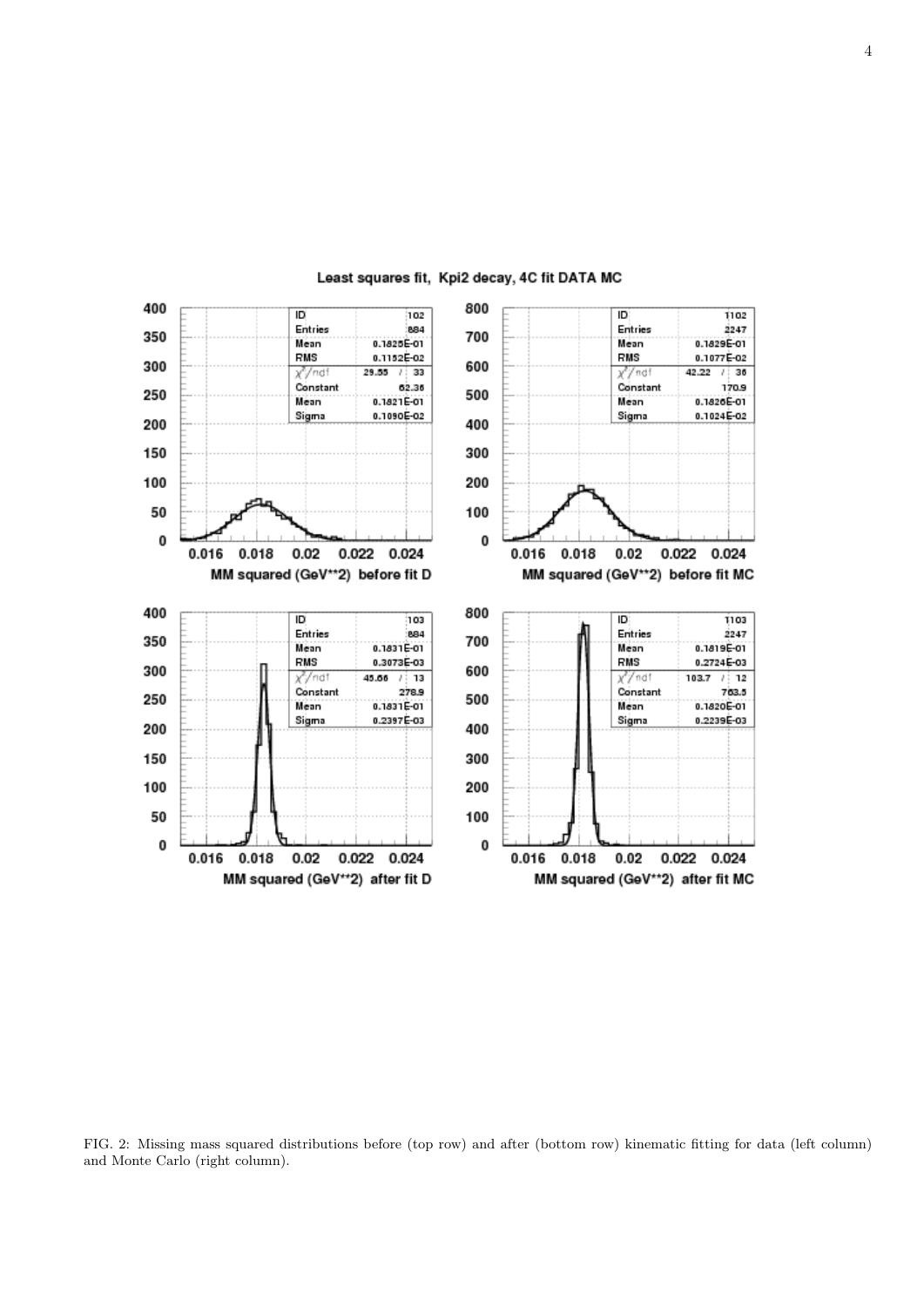

Least squares fit, Kpi2 decay, 4C fit DATA MC

FIG. 3: Gamma-gamma mass squared distributions before (top row) and after (bottom row) kinematic fitting for data (left column) and Monte Carlo (right column).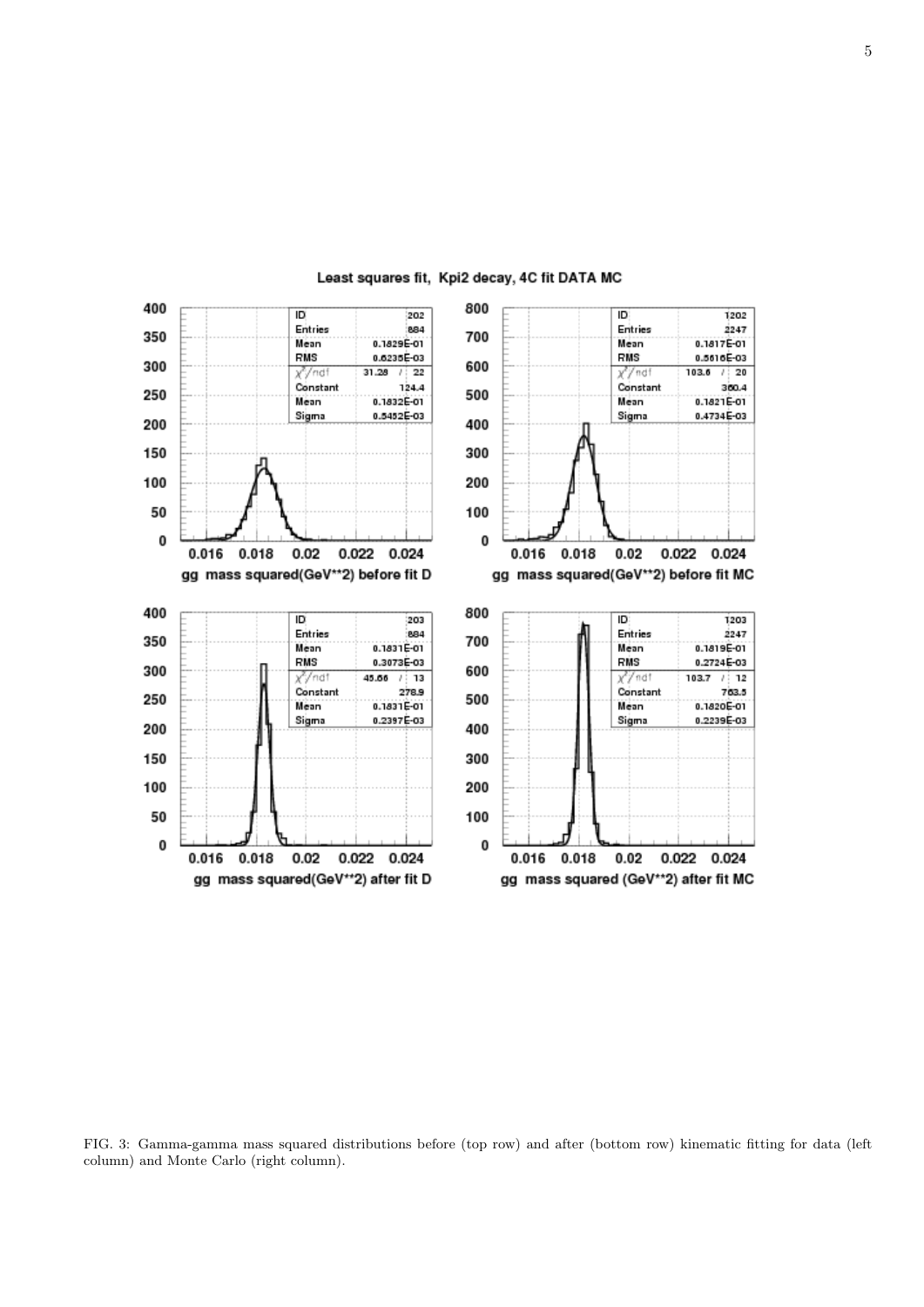

Least squares fit, Kpi2 decay, 4C fit DATA MC

FIG. 4: CDA distributions before (black line) and after fit (red line) for data (left column) and Monte Carlo (right column).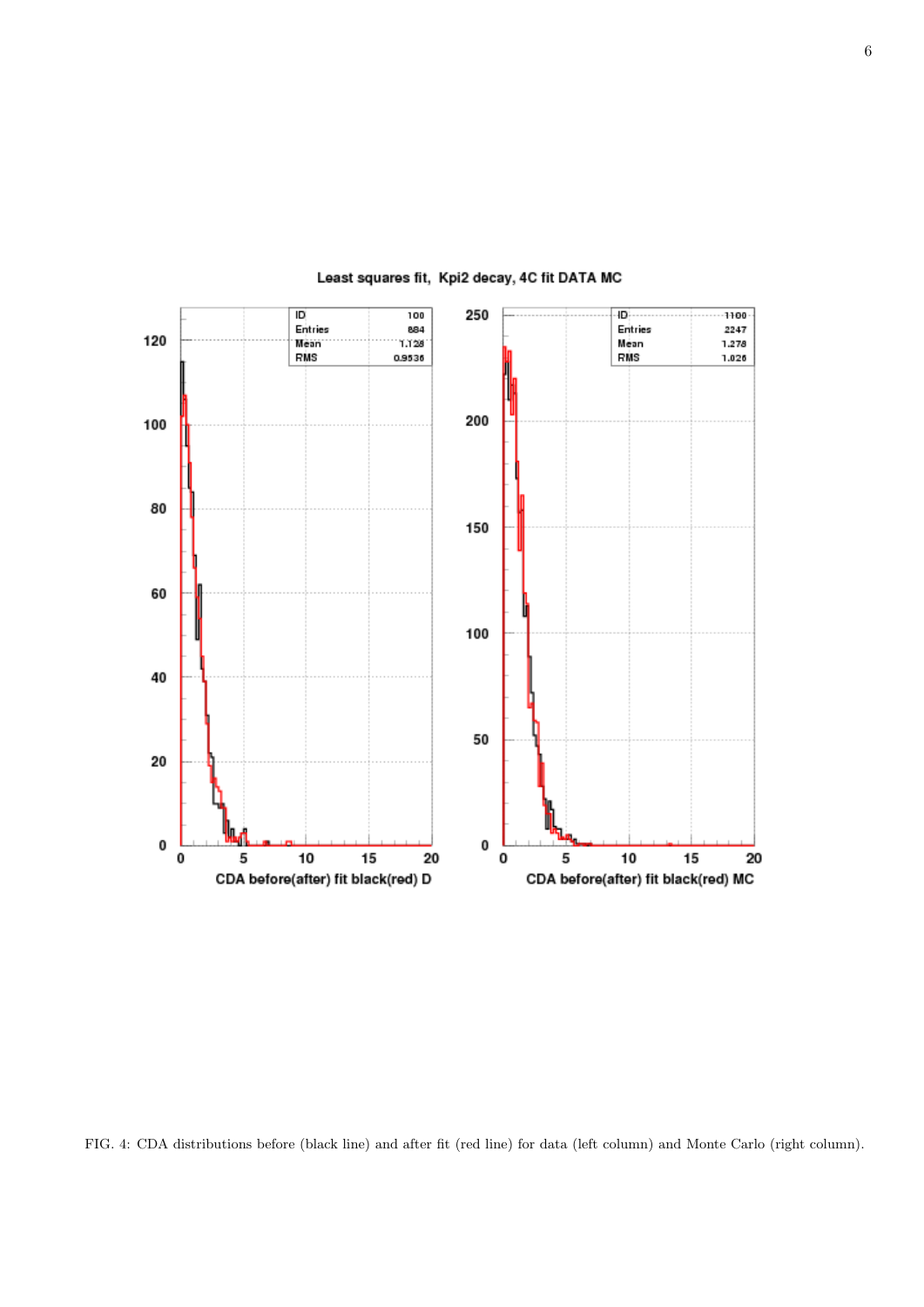

# ratio fitted error to measured error, Kpi2 decay DATA.

FIG. 5: Data: Ratio of fitted error to measured error for the track (top row) and beam (bottom row) variables.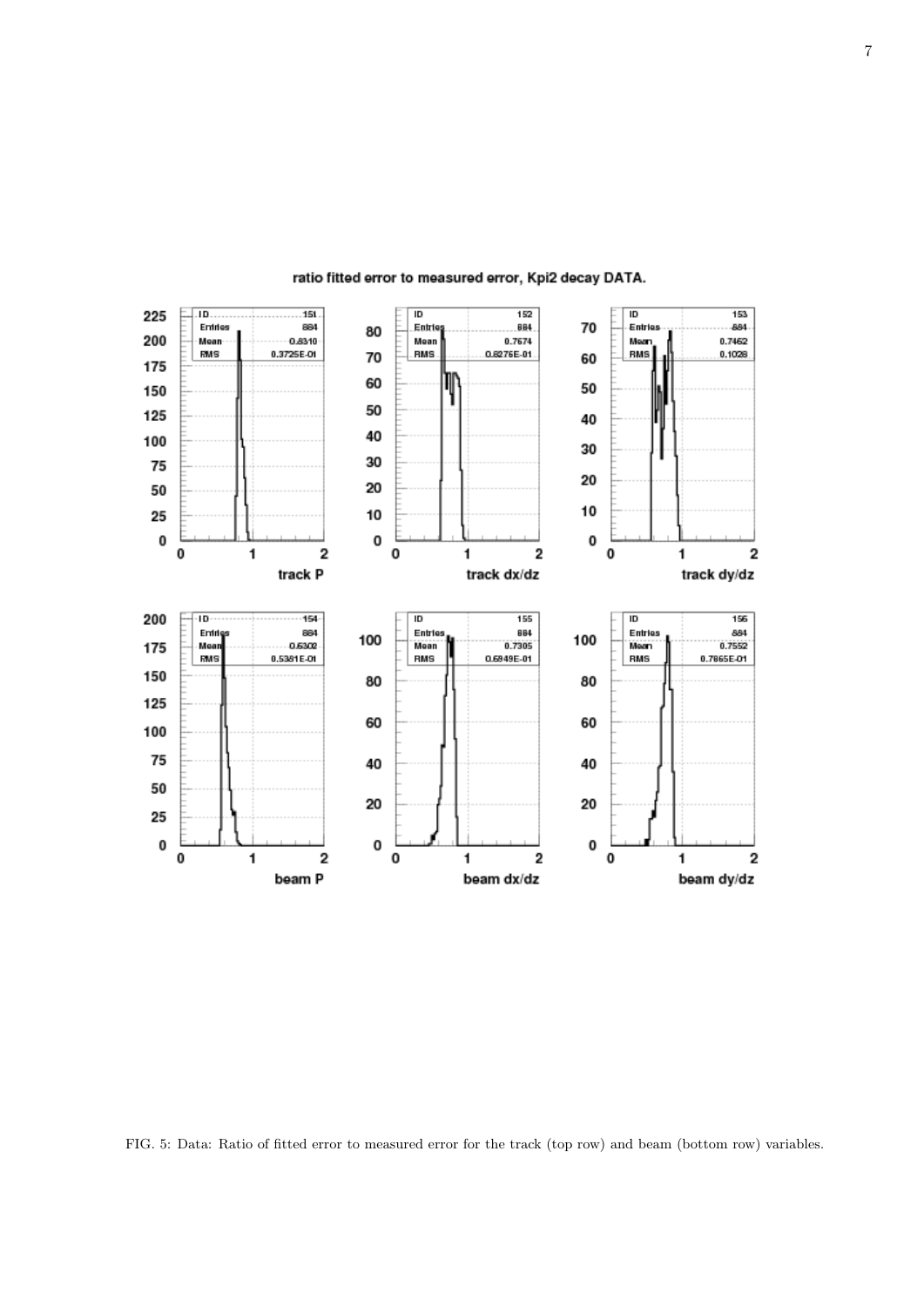

# ratio fitted error to measured error, Kpi2 decay DATA.

FIG. 6: Data: Ratio of fitted error to measured error for the two gammas (one per row).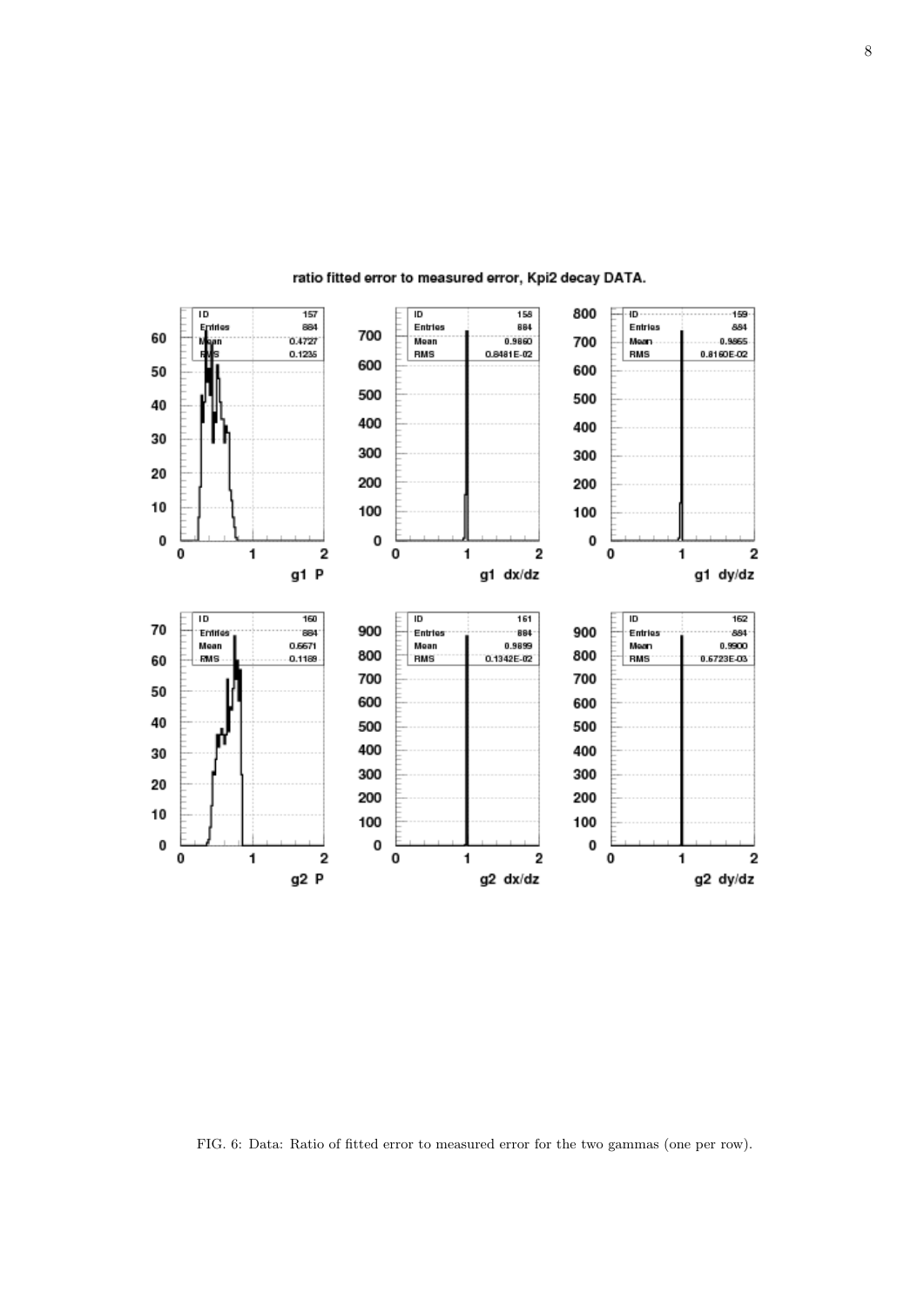

## ratio fitted error to measured error, Kpi2 decay MC

FIG. 7: Monte Carlo: Ratio of the fitted error to the measured error for the track (top row) and beam (bottom row).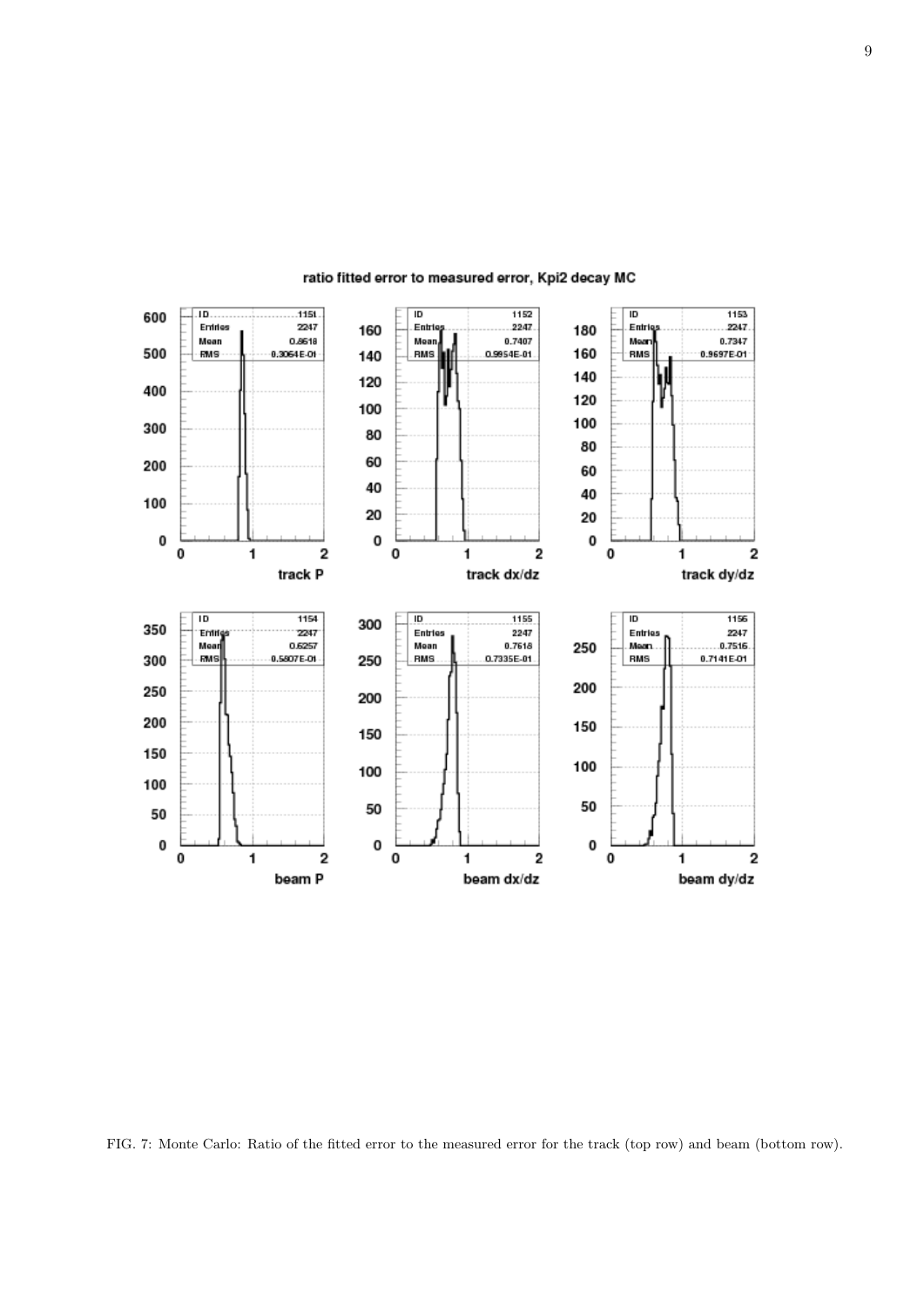

## ratio fitted error to measured error, Kpi2 decay MC

FIG. 8: Monte Carlo: Ratio of the fitted error to the measured error for the two gammas (one per row).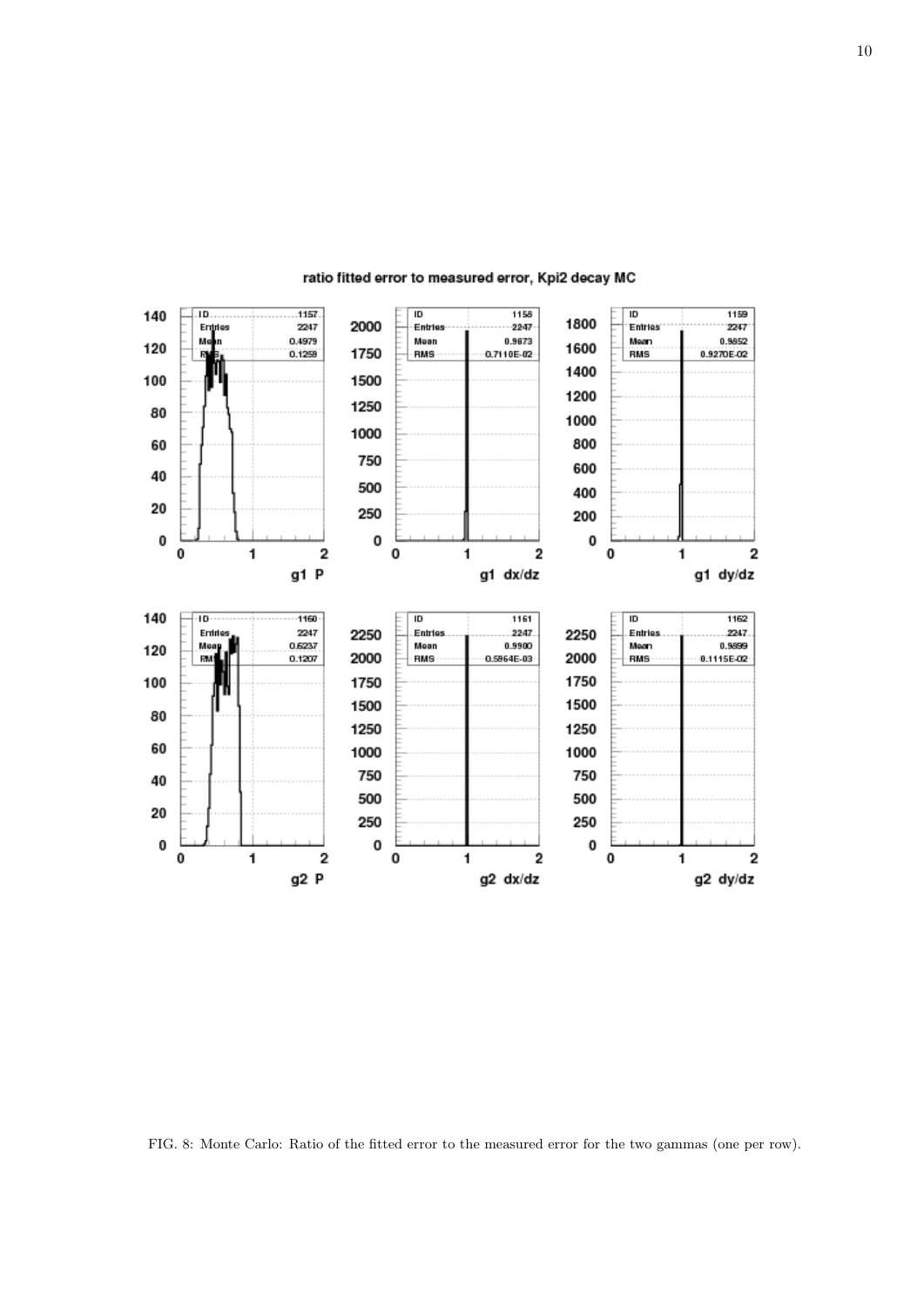

FIG. 9: Data: Pulls for momenta p (first column) and slopes  $(dx/dz, dy/dz)$ , for the pion track (top row) and beam (bottom row).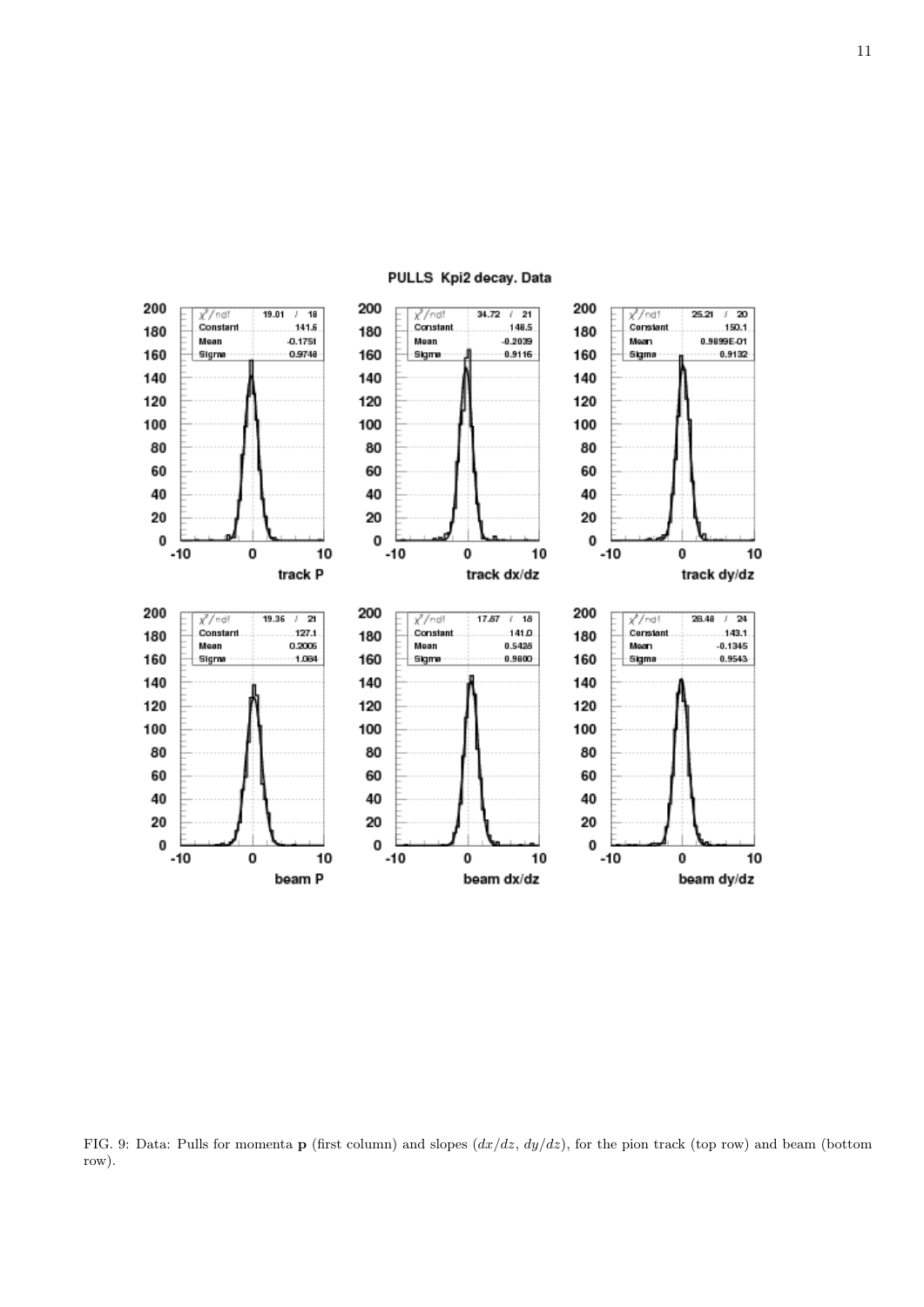

FIG. 10: Data: Pulls for momenta **p** (first column) and slopes  $\left(\frac{dx}{dz}, \frac{dy}{dz}\right)$ , for the two gammas (one per row).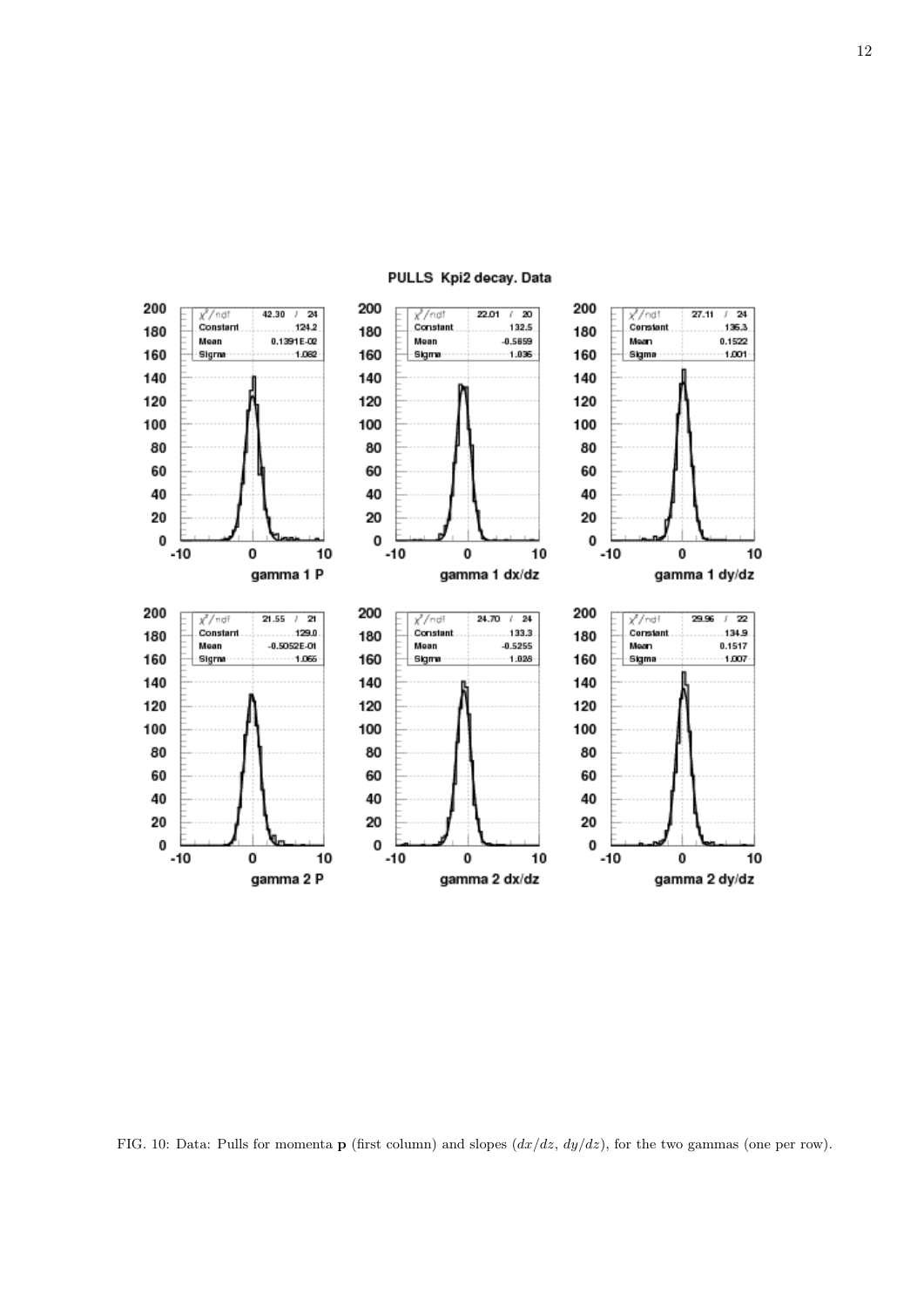

PULLS Kpi2 decay. MC

FIG. 11: Monte Carlo: Pulls for momenta **p** (first column) and slopes  $(dx/dz, dy/dz)$ , for the pion track (top row) and beam (bottom row).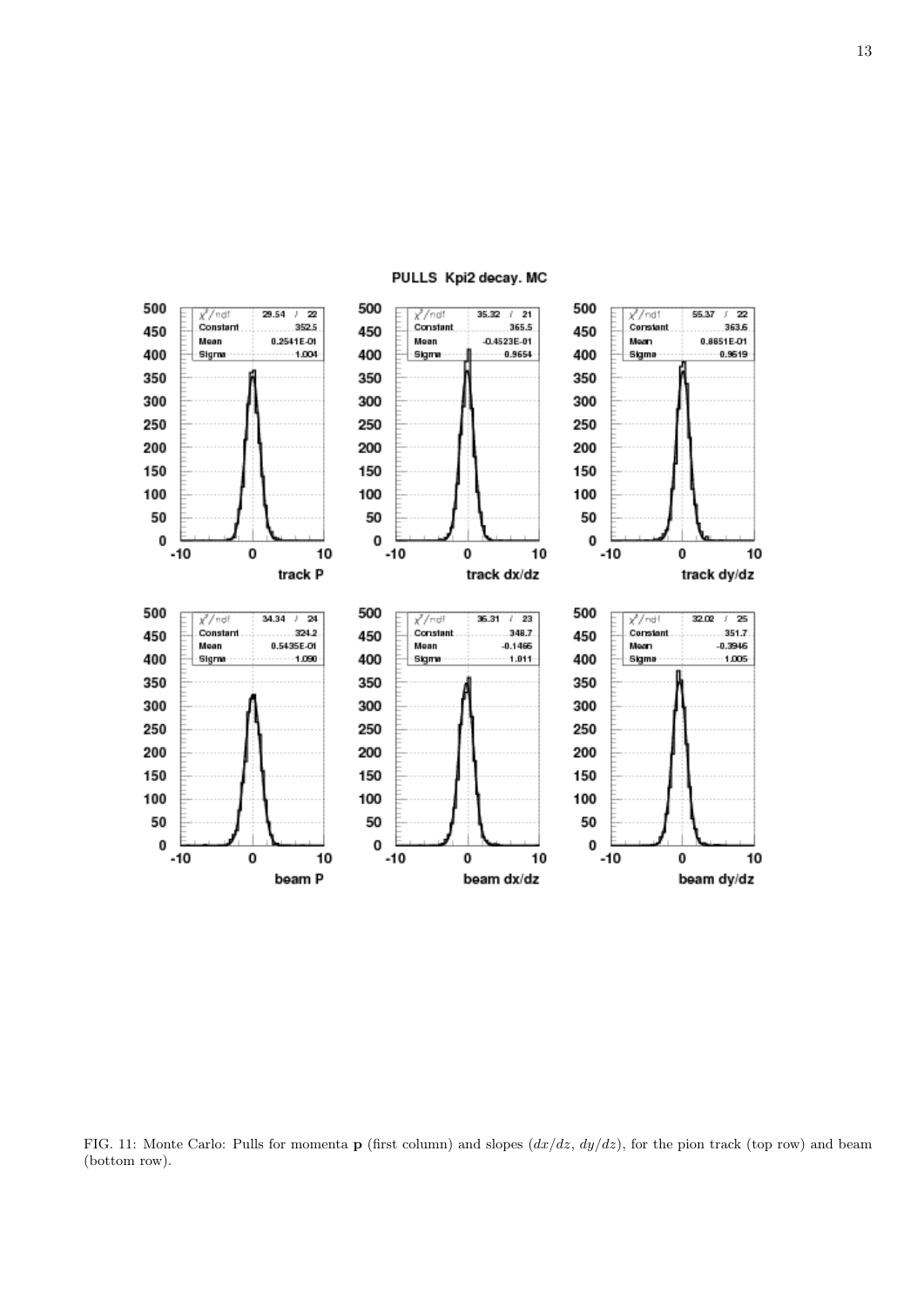

PULLS Kpi2 decay. MC

FIG. 12: Monte Carlo: Pulls for momenta **p** (first column) and slopes  $(dx/dz, dy/dz)$ , for the two  $\gamma$  (one per row).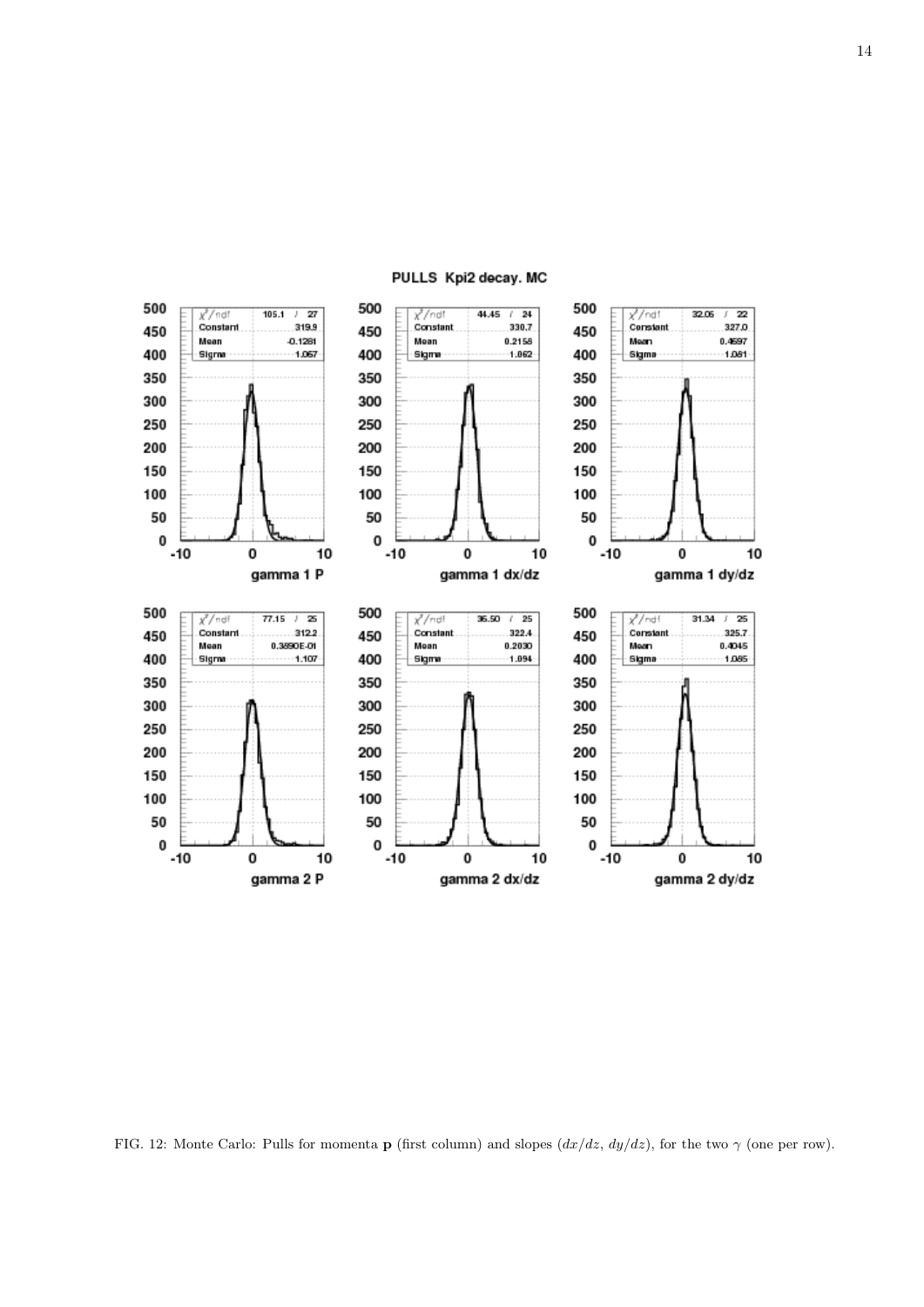

# Least squares fit, Kpi2 decay, 4C fit DATA MC UNCORR PULLS

FIG. 13: Probability and  $\chi^2$  distributions for data (left column) and MC (right column). Errors uncorrected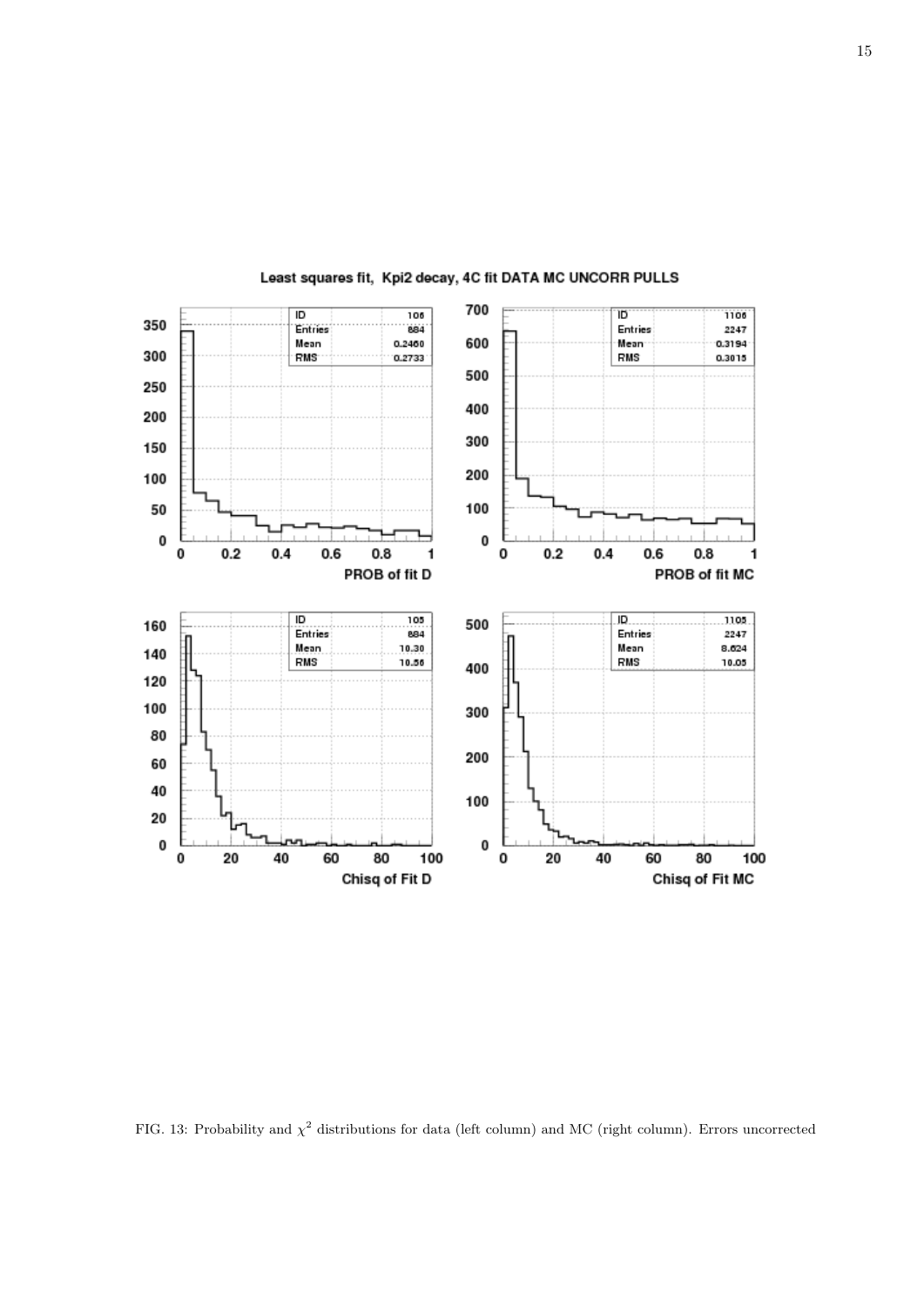

FIG. 14: Data: Pulls for momenta **p** (first column) and slopes  $(dx/dz, dy/dz)$ , for the pion track (top row) and beam (bottom row). Errors uncorrected.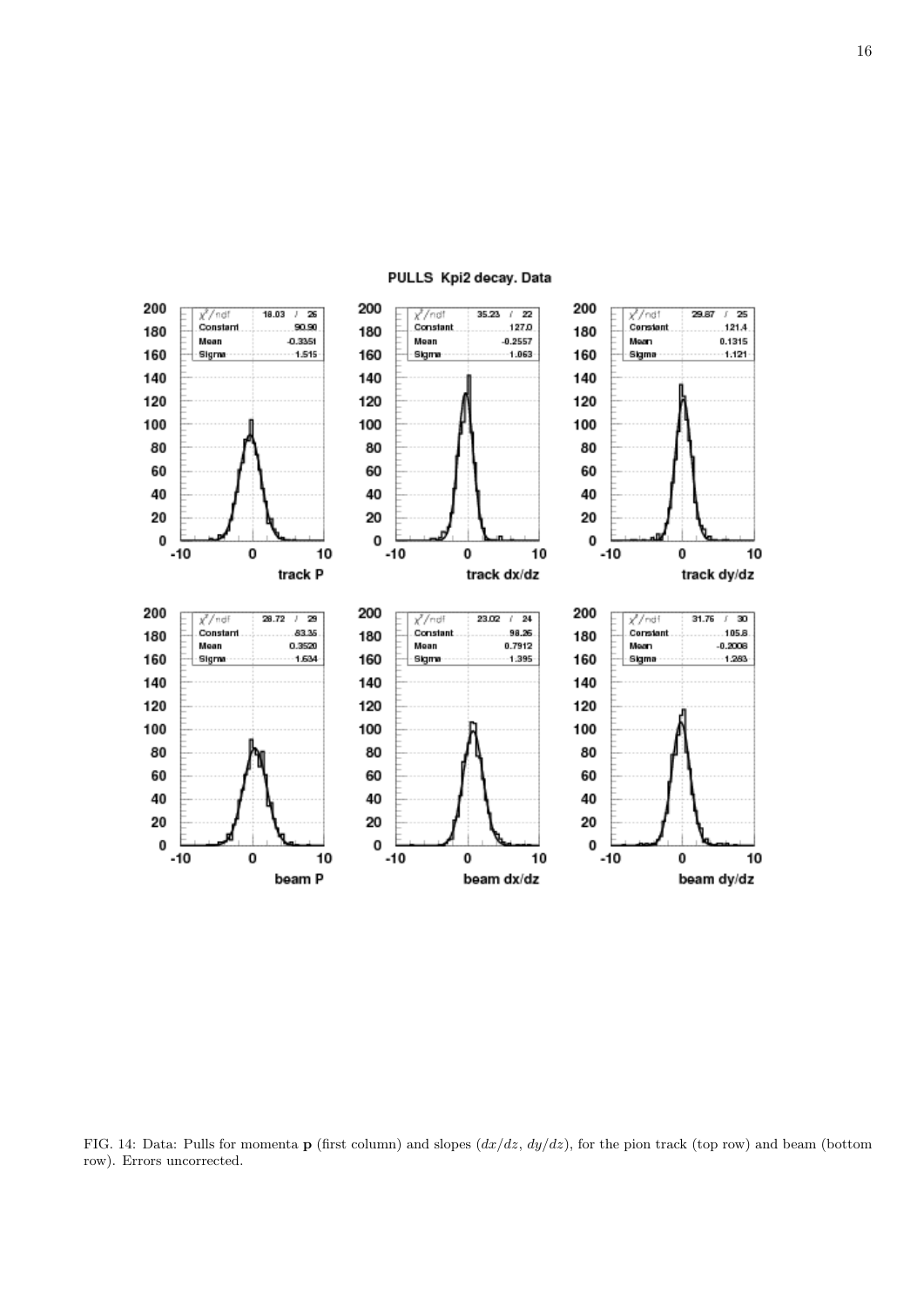

FIG. 15: Data: Pulls for momenta **p** (first column) and slopes  $(dx/dz, dy/dz)$ , for the two gammas (one per row). Errors uncorrected.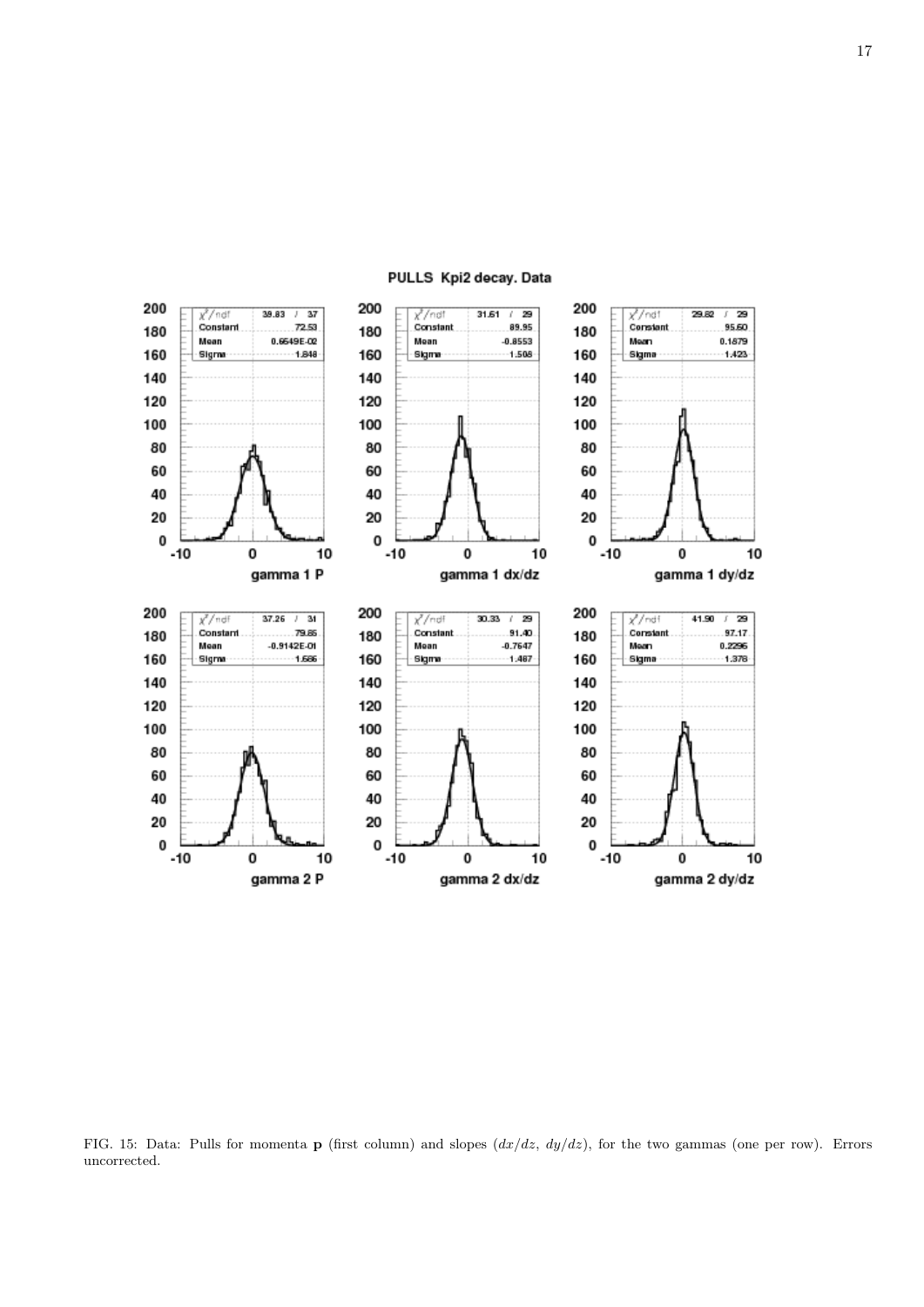

FIG. 16: Probability of the time distribution for the  $t_{GKT} - t_{KTAG}$  (top) and  $t_{STRAW} - t_{KTAG}$  (bottom).